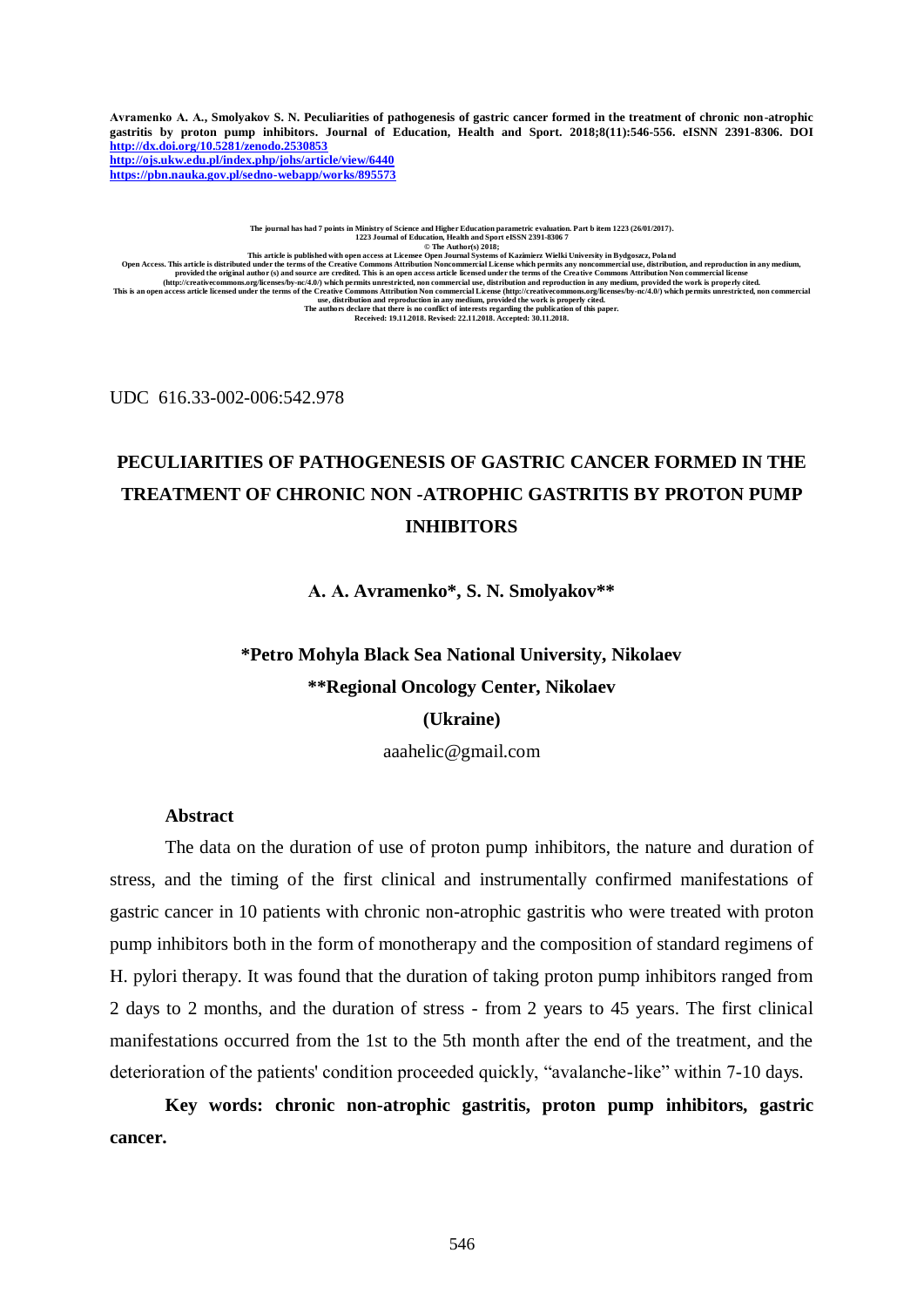### **Особливості патогенезу раку шлунка, який формується при лікуванні хронічного неатрофічного гастриту інгібіторами протонної помпи**

#### **А. О. Авраменко, С. М. Смоляков**

#### **Резюме**

Було проаналізовано дані про тривалість застосування інгібіторів протонної помпи, характер і тривалість стресу, а також терміни перших клінічних та інструментально підтверджених проявів раку шлунка у 10-ти хворих на хронічний неатрофічний гастрит, які проходили лікування із застосуванням інгібіторів протонної помпи як у вигляді монотерапії, так і в складі стандартних схем антигелікобактерної терапії. Було з'ясовано, що тривалість прийому інгібіторів протонної помпи коливалося від 2-х днів до 2-х місяців, а терміни стресу - від 2-х років до 45-ти років. Перші клінічні прояви виникали від 1-го до 5-ти місяців після закінчення лікування, а погіршення стану хворих протікало швидко, «лавиноподібно» протягом 7-10 днів.

**Ключові слова: хронічний неатрофічний гастрит, інгібітори протонної помпи, рак шлунка.**

### **Особенности патогенеза рака желудка, формирующегося при лечении хронического неатрофического гастрита ингибиторами протонной помпы**

#### **А. А. Авраменко, С. Н. Смоляков**

#### **Резюме**

Были проанализированы данные по длительности применения ингибиторов протонной помпы, характера и длительности стресса, а также сроки первых клинических и инструментально подтверждённых проявлений рака желудка у 10-ти больных хроническим неатрофическим гастритом, проходивших лечение с применением ингибиторов протонной помпы как в виде монотерапии, так и в составе стандартных схем антихеликобактерной терапии. Было выяснено, что длительность приёма ингибиторов протонной помпы колебалось от 2-х дней до 2-х месяцев, а сроки стресса - от 2-х лет до 45-ти лет. Первые клинические проявления возникали от 1–го до

547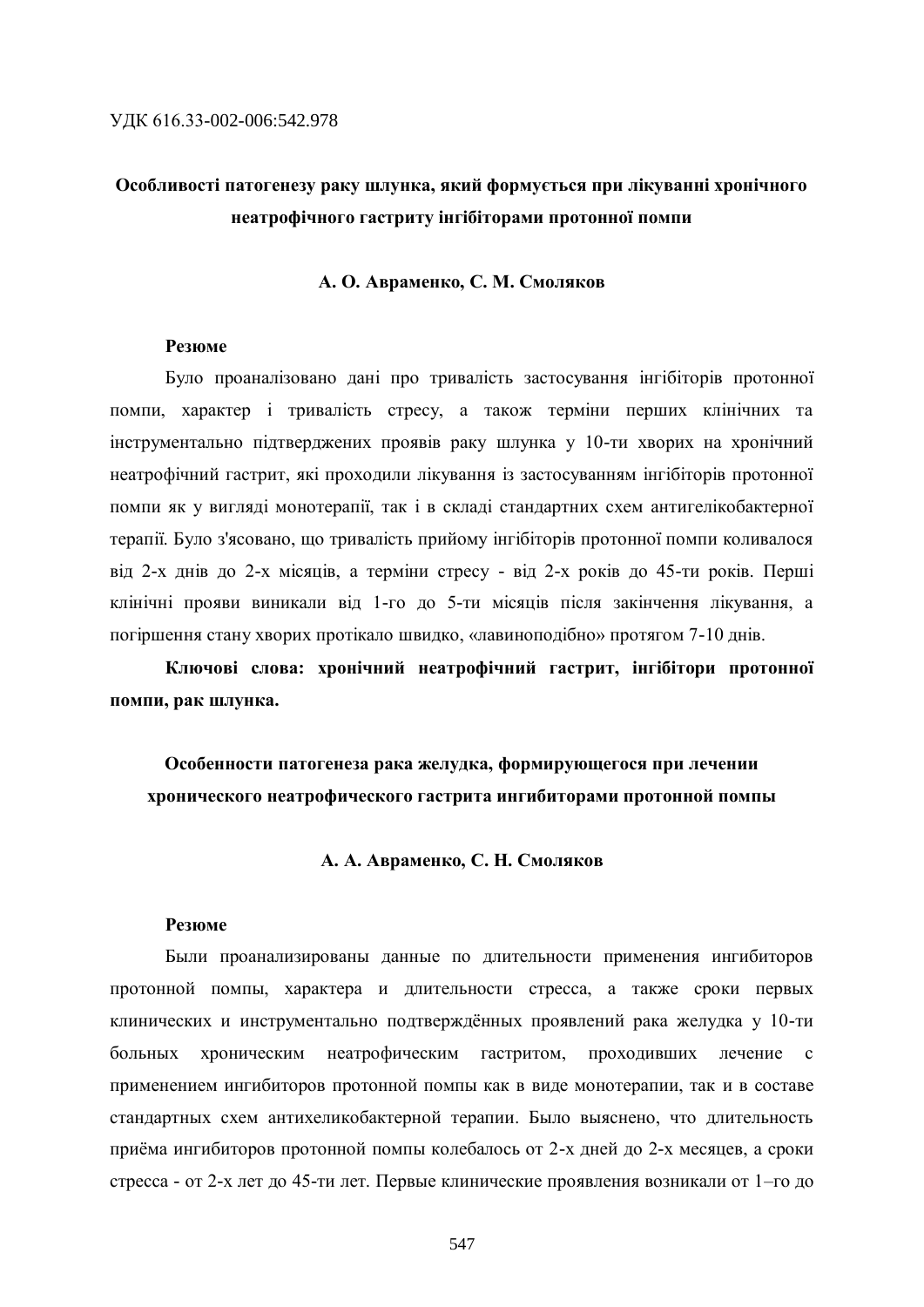5-ти месяцев после окончания лечения, а ухудшения состояния больных протекало быстро, «лавинообразно» в течение 7-10 дней.

**Ключевые слова: хронический неатрофический гастрит, ингибиторы протонной помпы, рак желудка.**

**Introduction**. Gastric cancer (GC) remains one of the common forms of gastrointestinal cancer. Annually in the world, according to various sources, from 850 thousand to 1 million new cases of stomach cancer are registered; in Ukraine - more than 10 thousand and more than 8 thousand patients die from this disease [7, 9]. The basis of cancer formation is chronic non-atrophic gastritis (CNG), which accounts for 85% of stomach diseases and which can evolve into chronic atrophic gastritis (more than 80% of people older than 60 years in atrophic gastritis of varying severity are detected in biopsies of the gastric mucosa) [10, 14]. The development of CNG is influenced by various factors: stress, reduced immunity, reduced acidity of gastric juice, poisoning by various substances, environmental factors, etc. [3, 13, 17, 21, 25]. Recently, however, there is evidence that the use of such drugs as proton pump inhibitors (PPI) [5, 15, 16, 20, 22] widely used in the treatment of CNG, increases the risk of developing gastric cancer by 2 times, which requires revision the level of safety of these drugs, as they are freely sold in pharmacies without a prescription [11]. This issue was raised in our publications, where cancer cases that were formed after taking PPI were analyzed [2], however, a more detailed analysis of the features of the development of PPI-induced gastric cancer was not carried out, which was the reason for our research.

**Purpose of the study.** Determine the pathogenesis of gastric cancer, formed under the influence of proton pump inhibitors in the treatment of patients with chronic non-atrophic gastritis.

**Materials and research methods.** Based on the clinical department of the problem laboratory for chronic Helicobacter pylori at the Petro Mohyla Black Sea National University, we analyzed the data of a comprehensive examination of 10 patients with chronic nonatrophic gastritis, who had gastric cancer after using PPI. The age of patients ranged from 49 to 80 years old (average age was  $62.1 \pm 3.19$  years), there were 3 men (30%) and 7 women (70%).

The study was carried out in compliance with the basic bioethical provisions of the Council of Europe Convention on Human Rights and Biomedicine (dated 04.04.1997), the Helsinki Declaration of the World Medical Association on the Ethical Principles of Scientific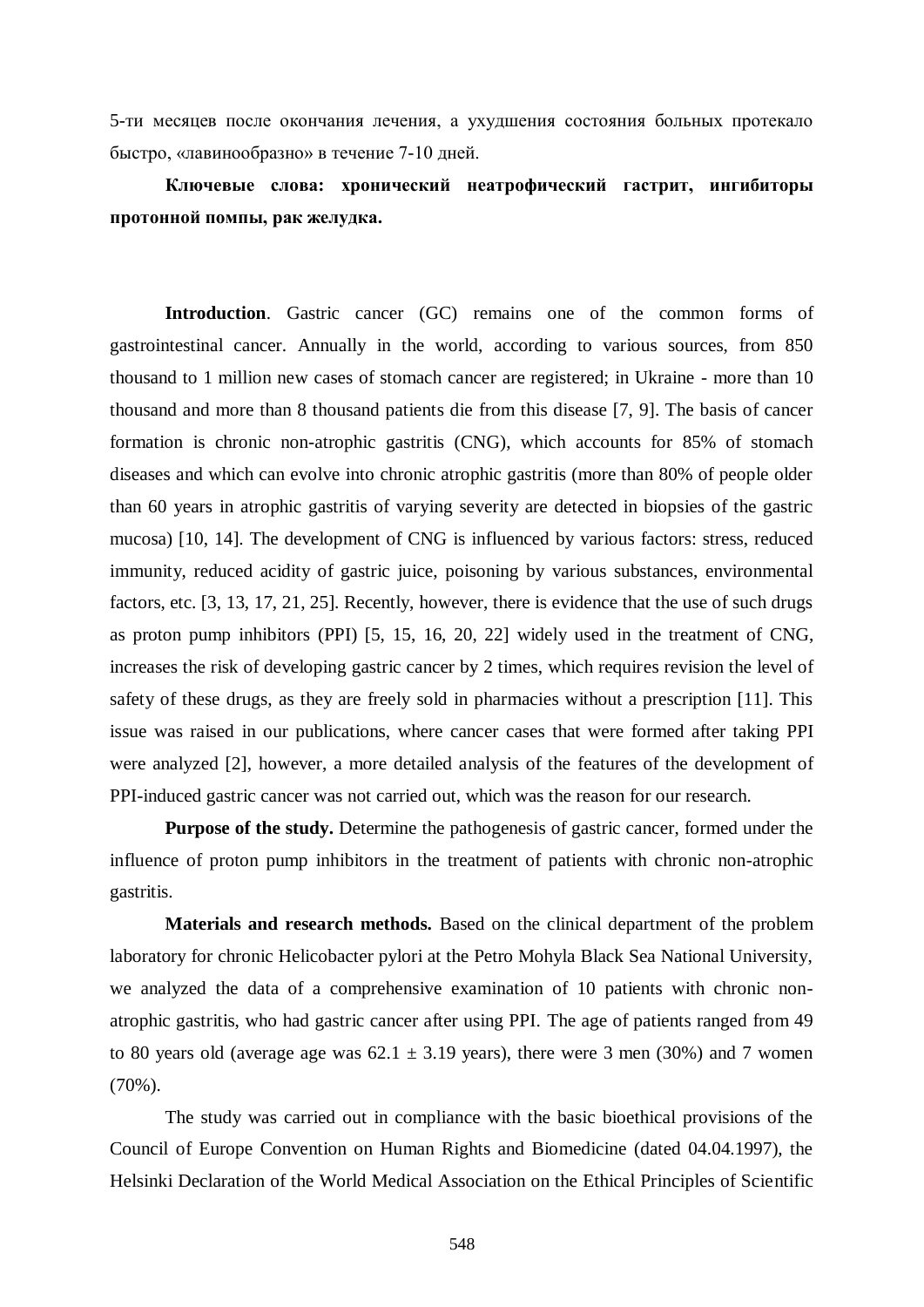Medical Research with Human Participation (1964-2008), and the MOH Order Of Ukraine No. 690 of September 23, 2009. A written consent was obtained from the patients for the study.

Comprehensive examination included: step-by-step enteric pH - metry on VN Chernobrovyi methodology, esophagogastroduodenoscopy (EGDS) with generally accepted method, double HP's testing: test for urease activity and microscopy of stained by Giemsa smears, material for which was taken during endoscopy of 4 topographical zones: from the middle third of the gastric antrum and body division on the big and small curvature with our developed methodology, which allows you to define and the presence of intracellular "Depot" of HP infection (in the presence of a tumor - departing 1 cm from the edge of the tumor) as well as histological studies of the gastric mucosa, the material for which is taken from the same zone and from the edges of the cancer, using a generally accepted method taking into account recent classifications [1,12,18].

Sequence of inspection: after the anamnesis first patients conducted pH-metry and after-EGDS with biopsy material for testing on HP and histological studies of the stomach mucosa. The study was conducted in the morning, fasting, in 12-14 hours after the last meal. The obtained data were processed statistically using t-student test with the calculation of average values (M) and the estimated probability of deviations (m).

**Research results and discussion.** When analyzing the anamnesis data, it was found that all patients received for the treatment of CNG with PPI drugs both as monotherapy and as part of the standard treatment regimens prescribed by the Maastricht consensus, from 2 days to 1 month (the average duration of admission was  $19.1 \pm 2.88$  days), and the first clinical manifestations began after 1 to 5 months (average time -  $1.7 \pm 0.41$  months) after the end of the reception of PPI and proceeded in the form of a sharp deterioration of the condition (loss of appetite, pain in the epigastric region, sharp weight loss), what was the reason for coming to the problem laboratory for examination 7-10 days after the onset of deterioration. 1 patient (10%) had already been operated on for cancer of the outgoing part of the stomach (resection of 2/3 of the stomach according to Billroth I) 32 years ago, but after applying an PPI for exacerbation of chronic pancreatitis, after 5 months he developed a gastric stump adenocarcinoma in the region anastomosis.

PPIs, that were taken by patients: pantoprazole ("Nolpaz", "Proxium", "β-Klatinol") - 8 people (80%); Omeprazole ("Omeprazole", "Omez") - 2 people (20%). 2 (20%) patients took the drugs themselves, 8 (80%) - as prescribed by doctors.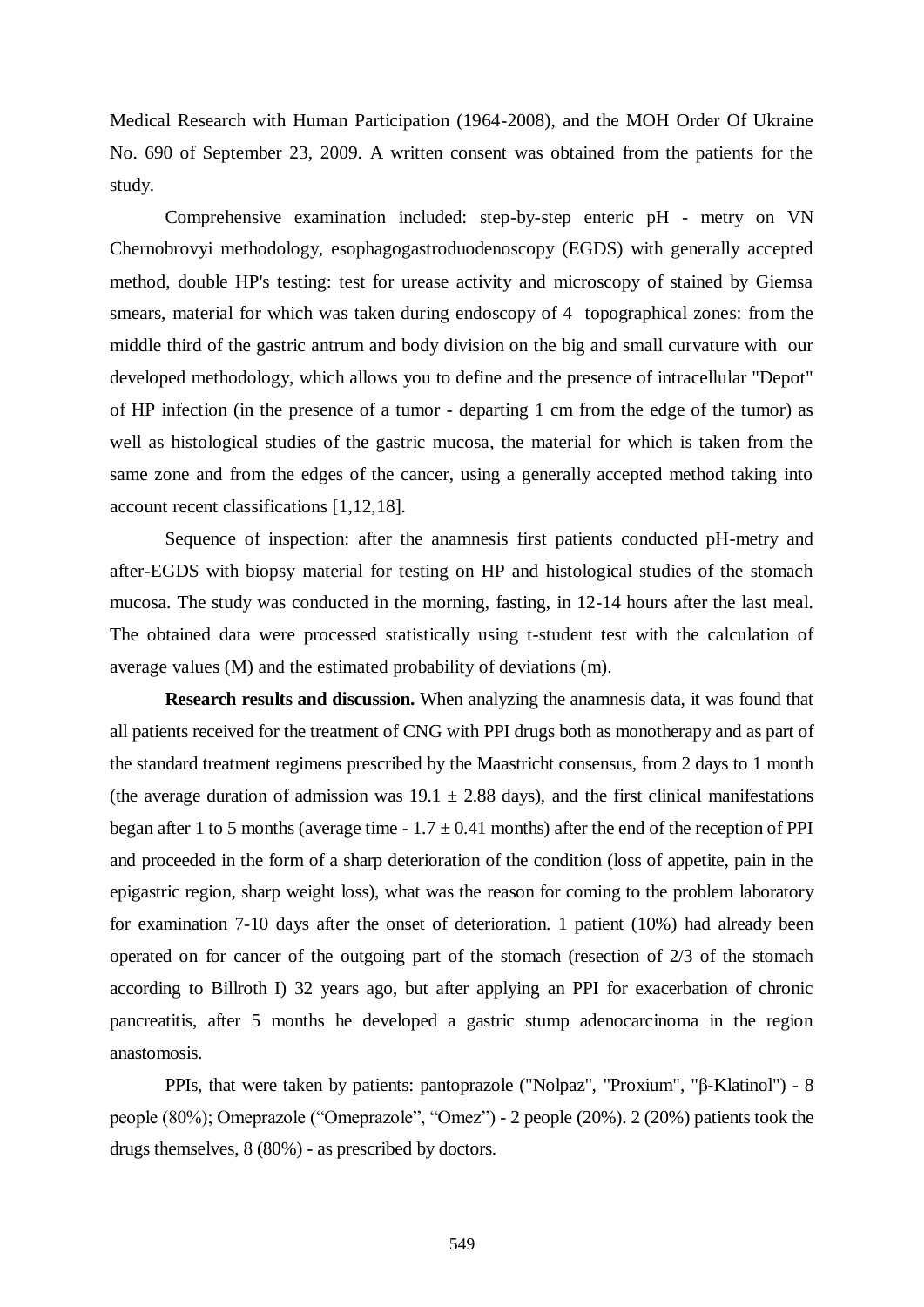When analyzing the psycho-emotional background, it was found that all patients in 100% of cases were subjected to prolonged psycho-emotional stress. Data for the causes of stress are presented in table 1.

Table 1.

### **Types of psycho-emotional stress to which patients with chronic non-atrophic gastritis were exposed, in which gastric cancer was detected after the use of PPI**

|                                               | Frequency of identified various types of<br>psycho-emotional stress $(n = 10)$ |      |
|-----------------------------------------------|--------------------------------------------------------------------------------|------|
| <b>Types of psycho-emotional stress</b>       |                                                                                |      |
|                                               | Number of patients                                                             | $\%$ |
| Death of a loved one                          | 1                                                                              | 10%  |
| Death of a loved one $+$ long psycho-         | 1                                                                              | 10%  |
| emotional work load                           |                                                                                |      |
| Stress about the illness of a loved one (care | 1                                                                              | 10%  |
| for a bed patient)                            |                                                                                |      |
| Stress about the illness of a loved one $+$   | $\mathbf{1}$                                                                   | 10%  |
| long psycho-emotional work load               |                                                                                |      |
| Family stress (family relationships)          | $\overline{2}$                                                                 | 20%  |
| Family stress (absence of close relatives     | $\mathbf{1}$                                                                   | 10%  |
| (grandchildren's children), widow for a long  |                                                                                |      |
| time)                                         |                                                                                |      |
| Family stress (divorce) $+$ long psycho-      |                                                                                |      |
| emotional work load                           |                                                                                |      |
| Long psycho-emotional work load               | 1                                                                              | 10%  |
| Stress about the situation in the country     | 1                                                                              | 10%  |
| (forced relocation from the ATO zone)         |                                                                                |      |

**Note**: n-the number of studies

When analyzing the data on the duration of stress, it was found that patients were stressed from 1.5 months to 45 years (the average duration of stress was  $13.41 \pm 4.61$  years).

The data obtained when conducting pH-metry, are shown in table 2.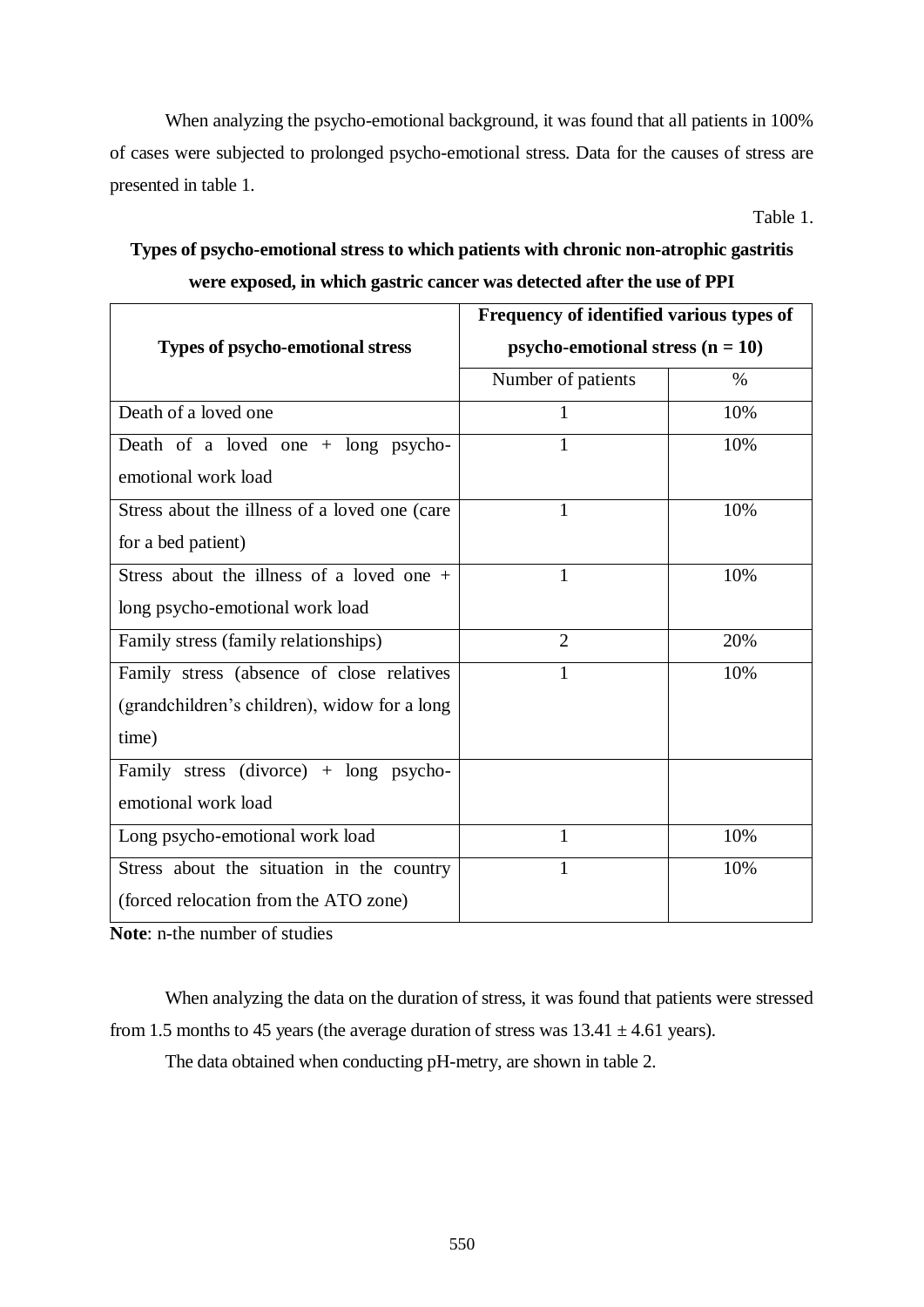**Acidity level in patients with chronic non-atrophic gastritis, in which gastric cancer was detected after using PPI**

|                        | Frequency of identified different levels of<br>acidity ( $n = 10$ ) |               |
|------------------------|---------------------------------------------------------------------|---------------|
| The level of acidity   |                                                                     |               |
|                        | Number of patients                                                  | $\%$          |
| Hyperacidity expressed |                                                                     |               |
| Hyperacidity moderate  |                                                                     |               |
| Normacidity            |                                                                     |               |
| Hypoacidity moderate   |                                                                     |               |
| Hypoacidity expressed  | 10                                                                  | 100           |
| Anacidity              | $\mathbf{\Omega}$                                                   | $\mathcal{L}$ |

**Note**: n-the number of studies

As can be seen from this table, in all patients the level of gastric juice acidity corresponded to a hypoacidity expressed (pH 3.6 - 6.99), which in no way was an indication for prescribing drugs that suppress acidity, namely, PPI.

Data on the localization of cancer in the stomach and gastric stump are presented in table 3.

Table 3.

### **Localization of a cancerous tumor in the stomach in patients with chronic non-atrophic gastritis, in whom gastric cancer was detected after using PPI**

|                                           | The frequency of detected cancer<br>$(n = 10)$ |    |
|-------------------------------------------|------------------------------------------------|----|
| Anatomical section of the stomach         |                                                |    |
|                                           | Number of patients                             | %  |
| The distal stomach                        |                                                |    |
| The proximal stomach and the stump of the |                                                | 90 |
| stomach                                   |                                                |    |

**Note**: n-the number of studies

When analyzing data on the form of cancer in the distal stomach, a fibrous form of cancer (scirr) was detected in one (10%) patient. When analyzing data on the form of cancer in the proximal stomach, in 7 (70%) adenocarcinoma (tubular and papillary forms) was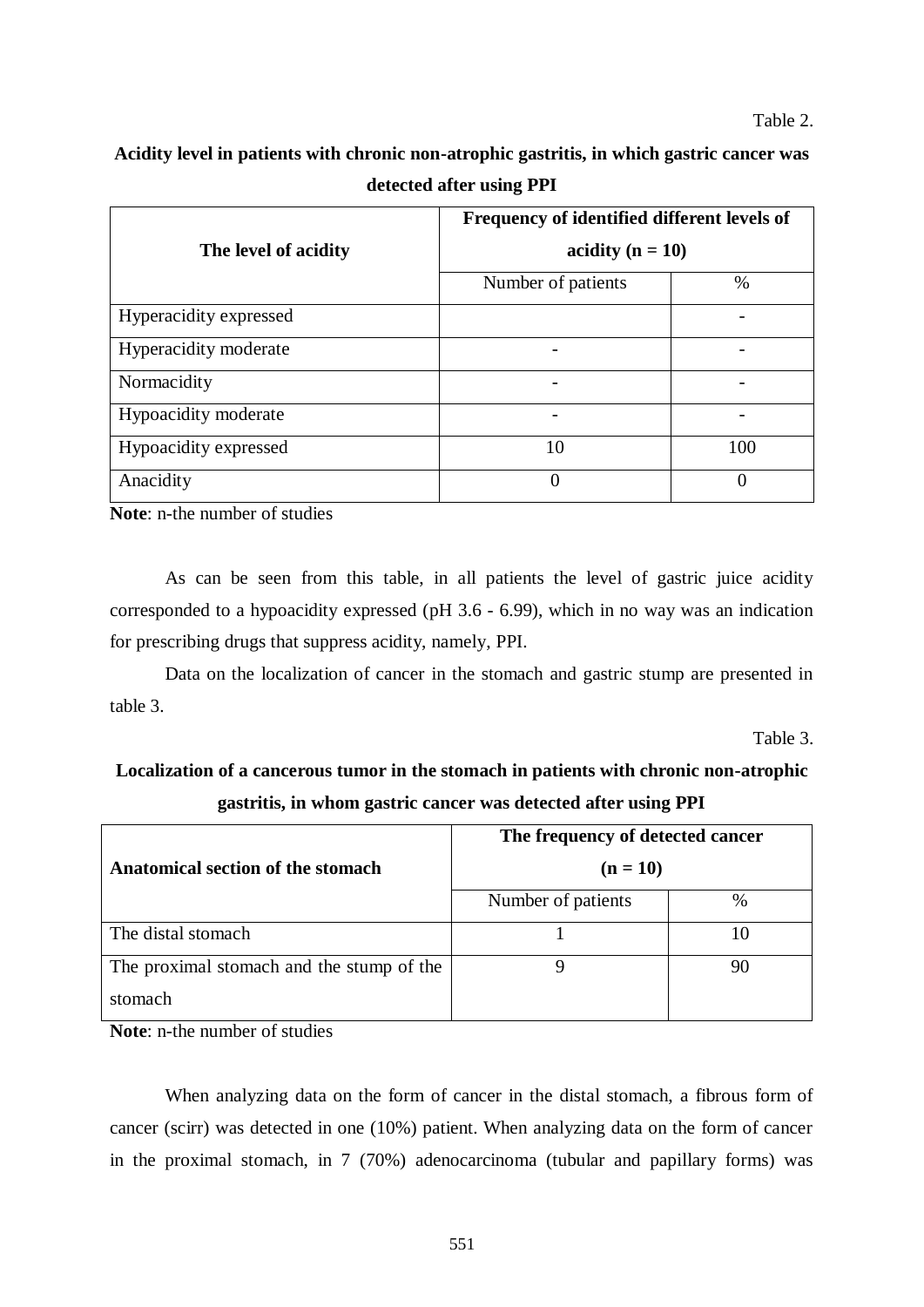detected, in 1 (10%) - signet ring cell adenocarcinoma, in 1 (10%) - squamous a form of cancer.

When analyzing the data of histological studies on the 4 topographical zones in all patients in 100% of cases, the presence of chronic non-atrophic gastritis was confirmed in both the active and inactive stages of varying severity.

When testing for HP, Helicobacter pylori infection was detected in 100% of cases with varying degrees of dissemination of the mucous - from  $(+)$  to  $(++)$ .

The data on the presence of intracellular "depot" of HP infection in the area of the cancer tumor are shown in table 4.

Table 4.

| Form of cancer                                  | Detection of intracellular "depot" of HP<br>infection ( $n = 10$ ) |               |
|-------------------------------------------------|--------------------------------------------------------------------|---------------|
|                                                 | Number of patients                                                 | $\frac{6}{9}$ |
| Fibrous form of cancer (skirr)                  |                                                                    | $\theta$      |
| Squamous a form of cancer                       |                                                                    | 10%           |
| Adenocarcinoma (tubular and<br>papillary forms) |                                                                    | 70%           |
| Signet ring cell adenocarcinoma                 |                                                                    | 10%           |

### **The presence of intracellular "depot" of HP infection in the gastric mucosa near the cancer that arose after the application of PPI**

**Note**: n-the number of studies

When analyzing the data in this table, it can be seen that in 90% of cases, the HP infection along the edges of the cancer tumor was localized in the cells of the gastric mucosa (the degree of concentration was  $(++)$  -  $(++)$ ). It is possible that the same picture would have been with a fibrous form of cancer, however, due to the density of the tissues, it was not possible to take a full-fledged biopsy for analysis.

These results are explainable from the point of view of the hormonal shift, the cause of which is the use of IPP, the effect of stress on the level of body immunity and the role of intracellular "depot" of HP infection, which occur both during prolonged stress and when using PPI [23, 24]. When blocking the proton pump of the parietal cell and a sharp decrease in the level of acidity, the response of the organism manifests itself in the form of an increase in the production of the hormone gastrin, hypergastrinemia, as a way of combating the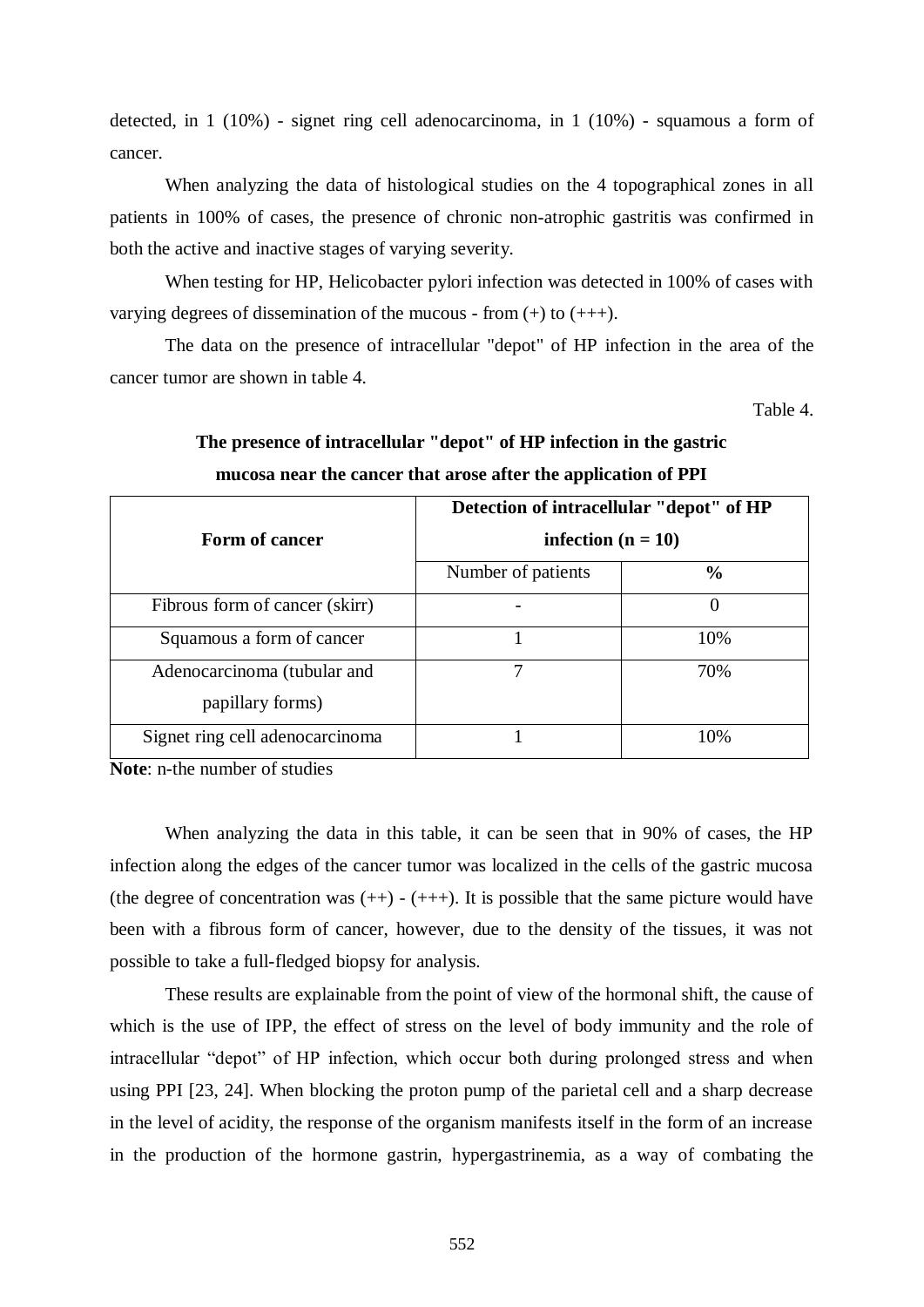organism with the resulting hypoacidity [3, 32]. However, such a reaction harbors a certain threat, since gastrin has a pronounced hyperplastic effect, i.e. stimulates the growth and division of cells of the gastric mucosa, as well as the pancreas and colon, which can lead to the formation of cancer in these organs [27, 28, 29, 30, 31]. The emergence of intracellular "depot" of HP infection is the key to the formation of gastric cancer, since, once inside the parietal cell, HP infection begins to actively influence the genetic code of the cell, enhancing the mutation process [3, 4, 19]. The presence of 80% of proximal cancers in patients also has a logical explanation: when using an IPP, HP infection is translocated — the translocation from the antrum to the upper third of the stomach, where the formation of intracellular "depot" of HP occurs in the gastric mucosa and the process of cell mutation increases. Therefore, a decrease in the incidence of distal GC is already noted, while the cancer of the proximal stomach has a steady upward trend, which determines the continuing high incidence and mortality [8].

When the level of immunity is preserved, these changes in the cell composition are under the control of protective forces, however, with prolonged stress, the level of immune protection deteriorates and its ability to prevent the development of cancer becomes extremely weak due to a decrease in the activity of the cellular link of immune protection - cytotoxic Tlymphocytes and natural killer cells which, under favorable conditions, destroy cancer cells by direct contact, as well as reducing antibody production and changes in cytokine production, the poet a small course of PPI is enough for him to start the process of cancer formation [3, 6, 26]. The timing of the clinical and morphological manifestations of gastric cancer after the application of PPI from 1 to 5 months is, in our opinion, the timing of the final depletion of the body's immune system capabilities in the fight against the developing stomach cancer.

#### **Conclusions and prospects for further research.**

1. All patients with chronic non-atrophic gastritis on the eve of treatment using PPI were exposed to prolonged psycho-emotional stress, which significantly affected the level of immunity and weakened the body's control over mutated cells of the gastric mucosa.

2. Acceptance of PPI triggers the mechanism of hypergastrinemia, which leads to the acceleration of mucosal cell division and an increase in the number of mutated cells, which neutralized immune systems can no longer cope with.

3. The appearance of clinical symptoms and morphological manifestations of cancer occurs quickly, "avalanche-like" and does not appear immediately, but 1 to 5 months after the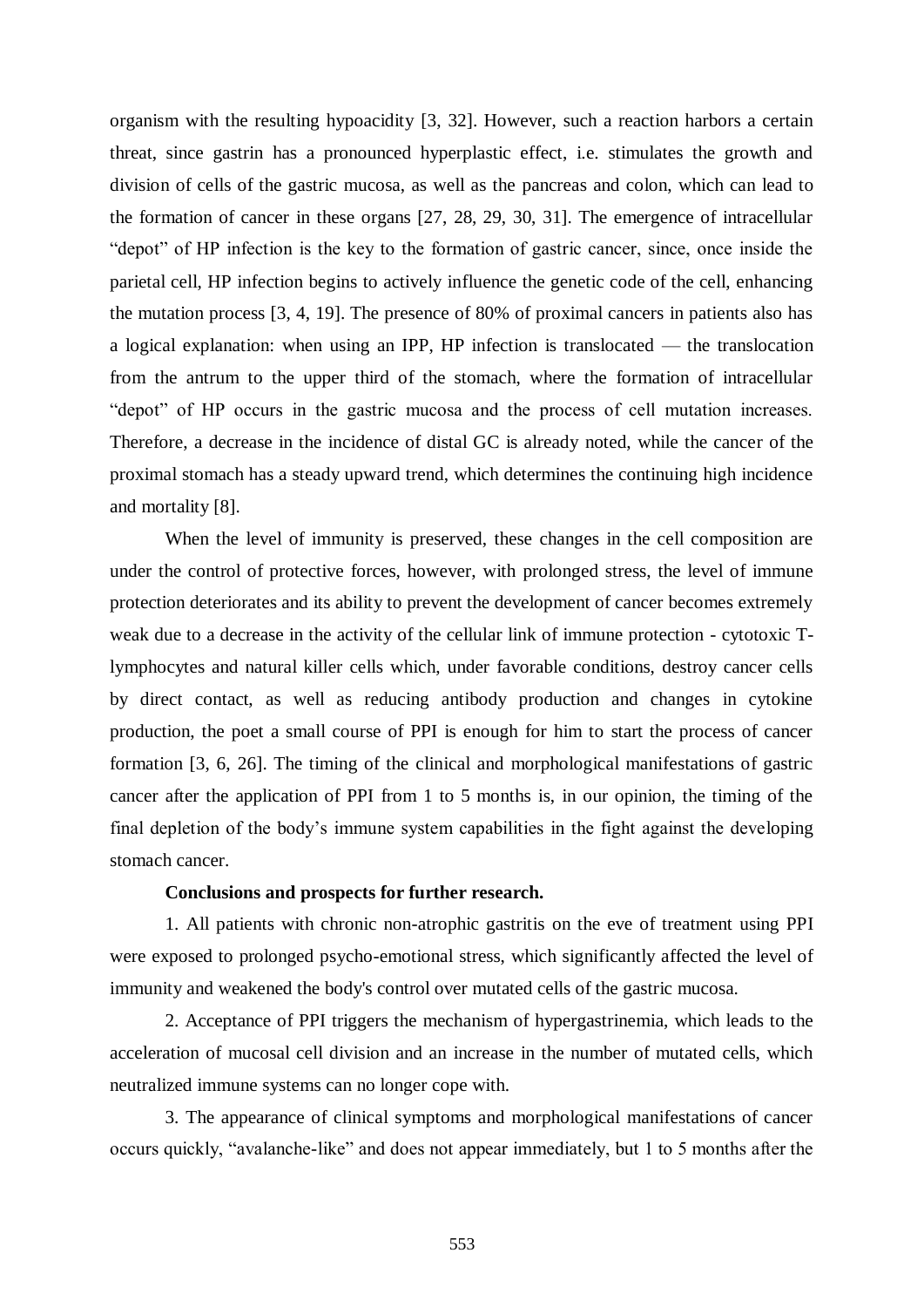end of the course of PPI, regardless of its duration, in view of the complete depletion of the body's immune system in combating the emerging stomach cancer.

This situation requires the creation of new effective treatment regimens without the use of proton pump inhibitors, which will be the prospects for further research.

#### **References**

1. Avramenko AA. Dostovernost stul-testa pri testirovanii bolnykh khronicheskim khelikobakteriozom pri nalichii aktivnykh i neaktivnykh form khelikobakternoy infektsii na slizistoy obolochke zheludka. *Suchasna gastroyenterologíya*. 2014; 3 (77): 22–6. [Russian].

2. Avramenko A.A. Sluchaj obrazovaniya nedifferencirovannoj formy raka verhnej treti tela – kardialnogo otdela zheludka posle provedeniya standartnoj posledovatelnoj antihelikobakternoj terapii. *Klinichna ta eksperimentalna patologiya.* 2014; 3 (49): 242 - 244. [Russian].

3.Avramenko AA, Gozhenko AI, Goydyk VS, editors. *Yаzvennaya bolezn (ocherki klinicheskoy patofiziologii)*. Odessa : OOO «RA «ART-V», 2008. 304 s. [Russian].

4. Avramenko A.O., Gozhenko A.I., Shuhtina I.M. Vpliv vnutrishnoklitinnogo «depo» gelikobakternoyi infekciyi na formuvannya atrofichnih zmin u zalozah slizovoyi shlunku. *Biomedical and Biosocial Anthropology.* 2011;16: 83-85. [Ukrainian].

5. Bezdetko N.V. Rabeprazol: novoe ob izvestnom. *Suchasna gastroenterologiya.* 2016; 4(90): 51-59. [Russian].

6. Butenko G.M., Tereshina O.P. Stress i immunitet. *Mezhdunarodnyj medicinskij zhurnal*.2001; 3: 91-94. [Russian].

7. Buharin T.V., Yakovenko V.A., Kurik E.G. Vozmozhnost prognozirovaniya gistologicheskogo tipa adenokarcinomy pri ispolzovanii endoskopov s bolshoj razreshayushej sposobnostyu v rezhimah bolshogo uvelicheniya i uzkopolosnoj vizualizacii. *Ukrayinskij zhurnal maloinvazivnoyi ta endoskopichnoyi hirurgiyi.* 2016; 3: 31 – 34. [Russian].

8. Vinnik Yu.A., Oleksenko V.V., Efetov S.V., Zaharov V.A. Rekonstruktivno-vosstanovitelnyj etap gastrektomii pri rake proksimalnogo otdela zheludka. *Hirurgiya.* 2013;12: 11 – 17. [Russian].

9. Vinnik Yu.O., Trunov G.V., Mohamed Sayed Abuhassan Rentgenologichna ocinka novogo metodu rekonstrukciyi travnogo traktu pislya gastrektomiyi. *Klinichna ta eksperimentalna patologiya*.2016; 4 (58): 32 - 37*.* [Ukrainian].

10. Zak M.Yu., Pasiyeshvili L.M., Kuznecov G.E. Endoskopichni zmini slizovoyi obolonki ezofagogastroduodenalnoyi zoni u hvorih na atrofichnij gastrit u

554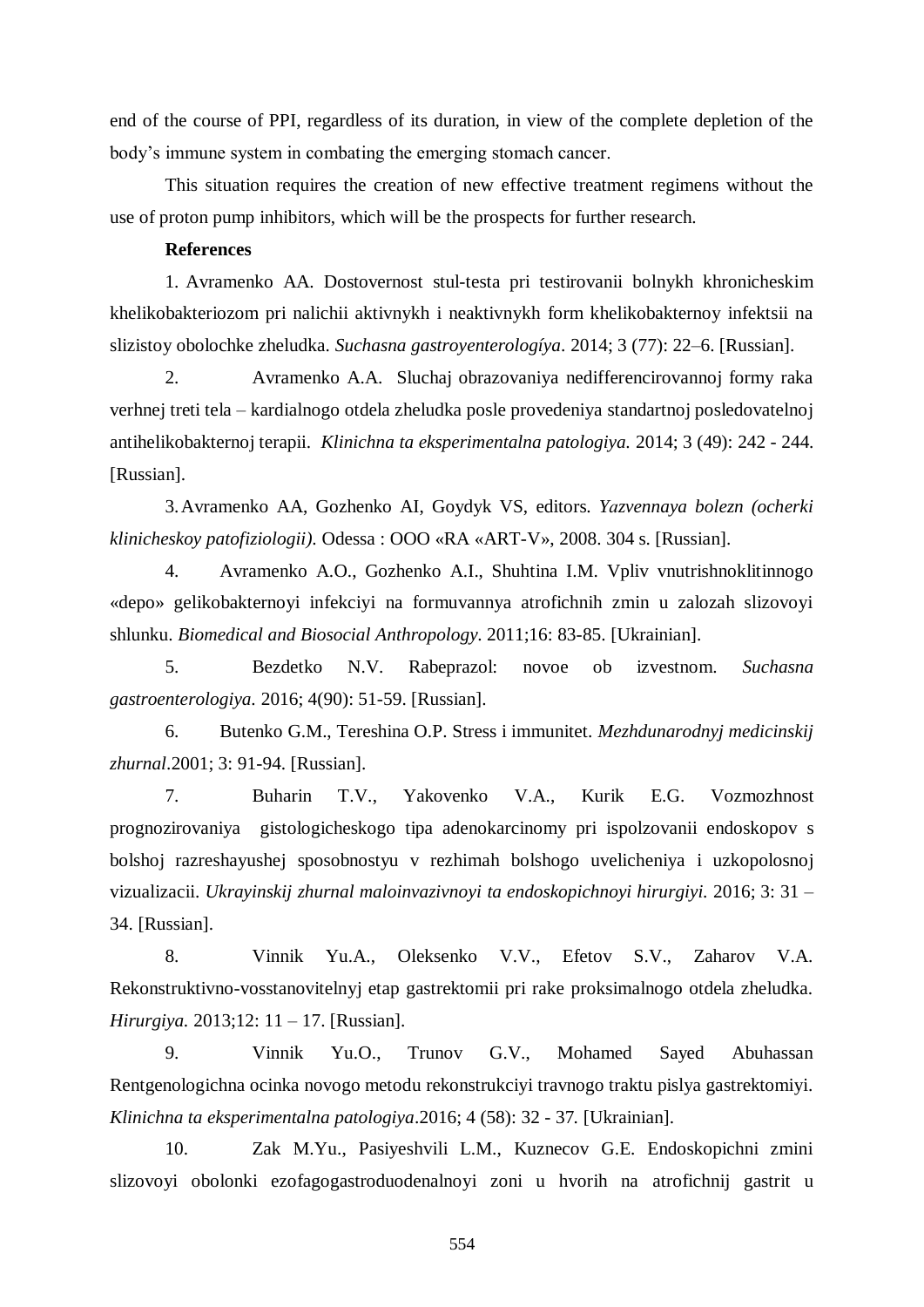poyednanni z osteoartrozom. *Klinichna ta eksperimentalna patologiya.* 2016; 3 (57): 39 - 46*.*  [Ukrainian].

11. Ingibitory protonnoj pompy povyshayut risk razvitiya raka zheludka. *[https://tlv.hospital/translated-medic-world-news/ingibitory-protonnoy-pompy-povyshayut](https://tlv.hospital/translated-medic-world-news/ingibitory-protonnoy-pompy-povyshayut-risk-razvitiya-raka-zheludka)[risk-razvitiya-raka-zheludka.](https://tlv.hospital/translated-medic-world-news/ingibitory-protonnoy-pompy-povyshayut-risk-razvitiya-raka-zheludka)* [Russian].

12. Kímakovich VY, Nikishaev VI, editors. *Yendoskopiya travnogo kanalu. Norma, patologiya, suchasni klasifikatsiyi.* Lviv: Vidavnitstvo Meditsina Svítu, 2008. 208 s., il. 4. [Ukrainian].

13. Kozij M.S., Grishenko G.V., Silenko A.A. Dinamika kletochnogo sostava gipofizarno-nadpochechnikovoj sistemy belyh myshej v usloviyah stressa. *Ukrayinskij zhurnal medicini,biologiyi ta sportu*.2017; 6(8):178 – 182. [Russian].

14. Korulya Sh.A., Maruhno Sh.S., Gerasimenko O.M. Diagnoz «hronichnij gastrit». Problemni pitannya. Suchasni pidhodi do diagnostiki ta likuvannya. *Suchasna gastroenterologiya.* 2014; 2(76): 133-138. [Ukrainian].

15. Nikiforova Ya.V., Tolstova T.N., Cherelyuk N.I. Osnovnye polozheniya Soglasitelnoj konferencii po diagnostike i lecheniyu infekcii Helicobacter pylori – Maastriht V (2015). *Suchasna gastroenterologiya.* 2016; 6(92): 119-133. [Russian].

16. Palij I.G., Zayika S.V., Kondratyuk N.M. Rol ingibitoriv protonnoyi pompi v uspishnij eradikaciyi Helicobacter pylori: misce pantoprazolu. *Suchasna gastroenterologiya.* 2017; 4 (96): 81- 89. [Ukrainian].

17. Panasenko T.O., Neporada K.S. Zastosuvannya melaninu yak stesprotektora pivkul golovnogo mozku v zalezhnosti vid stresostijkosti tvarin. *Tavricheskij mediko-biologicheskij vestnik*. 2012; 3 (59): 250 – 253. [Ukrainian].

18. *Patent 93273 Ukraine*, MPK G01N 33/48 (2006.01) Sposíb testuvannya gelíkobakternoyi ínfektsii u khvorikh na khronichniy gelikobakterioz / AO Avramenko. № u201403956; zayavl. 14.04.2014; opubl.25.09.2014. Byul. № 18. 3 s. [Ukrainian].

19. Perederii VG , editors. *Yazvennaya bolezn ili pepticheskaya yazva?* Kiev, 1997. 158 s. [Russian].

20. Tkach S.M. Prakticheskie podhody k optimizacii diagnostiki i lecheniya infekcii Helicobacter pylori v Ukraine. *Suchasna gastroenterologiya*.2018; 1 (99): 74 -79. [Ukrainian].

21. Topol I.O., Kamishnij O.M. Zmini transkripcijnoyi aktivnosti geniv NRZC1 i ADRB 2 – receptoriv, prozapalnih citokiniv ta NLRP3-inflamasomi v kishkovo